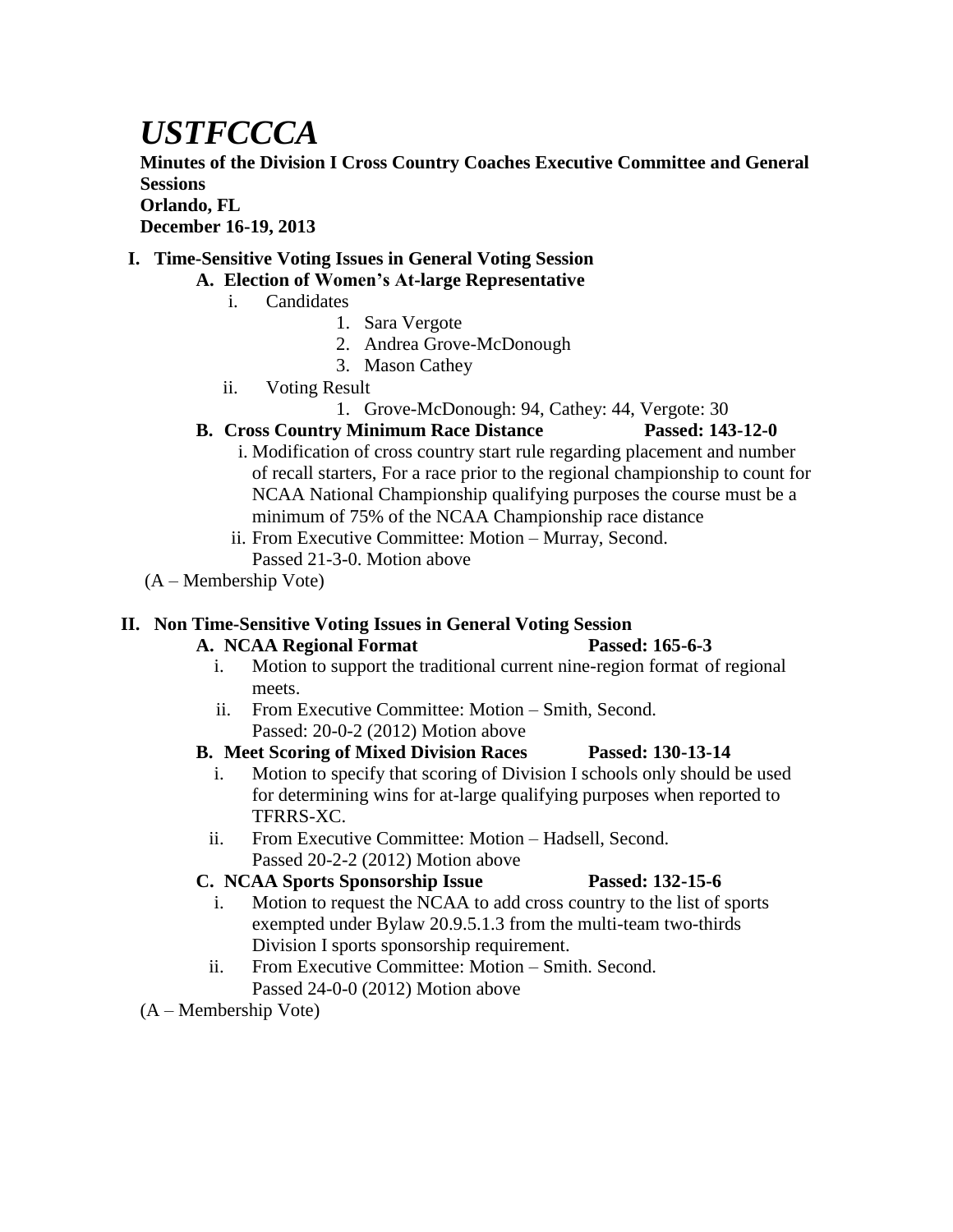#### **III. Non Time-Sensitive Voting Issues in Executive Session**

### **A. All Academic Individual Criteria**

- i. Motion to change the wording of item b for USTFCCA All-Academic Individuals to USTFCCCA Division I Cross Country All-American finisher or top (45) 25 finisher (or top 10% finisher) at an NCAA Cross Country Regional meet.
- iii. Motion Awards Committee, Second. Passed 22-2-0

### **B. NCAA Regional and Championship Meets Clerking**

- i. Motion to allow athletes to check in from eighty (80) minutes to twenty (20) minutes before their event at a clerking tent at the NCAA Regional and Championship meets.
- ii. Motion Braman. Second. Passed 15-8-3

# **C. Packet Pickup and Technical Meeting at National Championships**

- i. Motion for packet pickup to take place at the course from 10:00 am to 2:00 pm on the day prior to the championship races and following the mandatory Technical Meeting. The Technical Meeting will start at 4:00 pm.
- ii. Motion Harwick. Second. Passed 21-3-0

#### **D. NCAA and Regional Meet Time Schedule and Protest Period**

- i. Motion for the protest period to start at the posting of the unofficial results for the second race. The unofficial results will include and notate all disqualified runners (DQ) and runners who do not finish (DNF). The time between the start of races is fifty (50) minutes
- ii. Motion Harwick. Second. Passed 24-0-0

# **IV. Voting Issues in Regional Breakout Sessions**

# **A. Men's Regional Representatives**

Great Lakes: Lisa Senakiewich (Michigan State  $-2<sup>nd</sup>$  Term) Mountain: Jon Murray (Texas Tech  $-2^{nd}$  Term) South Central: Scott Slade (UT-San Antonio  $-2<sup>nd</sup>$  Term)

#### **B. Women's Regional Representatives**

Mid Atlantic: Dan Ireland (LaSalle  $-2<sup>nd</sup>$  Term) Northeast: Greg Blake (Central Connecticut – 1<sup>st</sup> Term)

#### **VI. Executive Committee – Other Topics**

#### **A. NCAA Championships Issues**

- i. Discussed the 2015 combined division championship site exploration.
- ii. Discussed suggestions for creating a direct line of communication from the NCAA to cross country coaches, without reliance on Senior Administrators or Head Track & Field Coaches by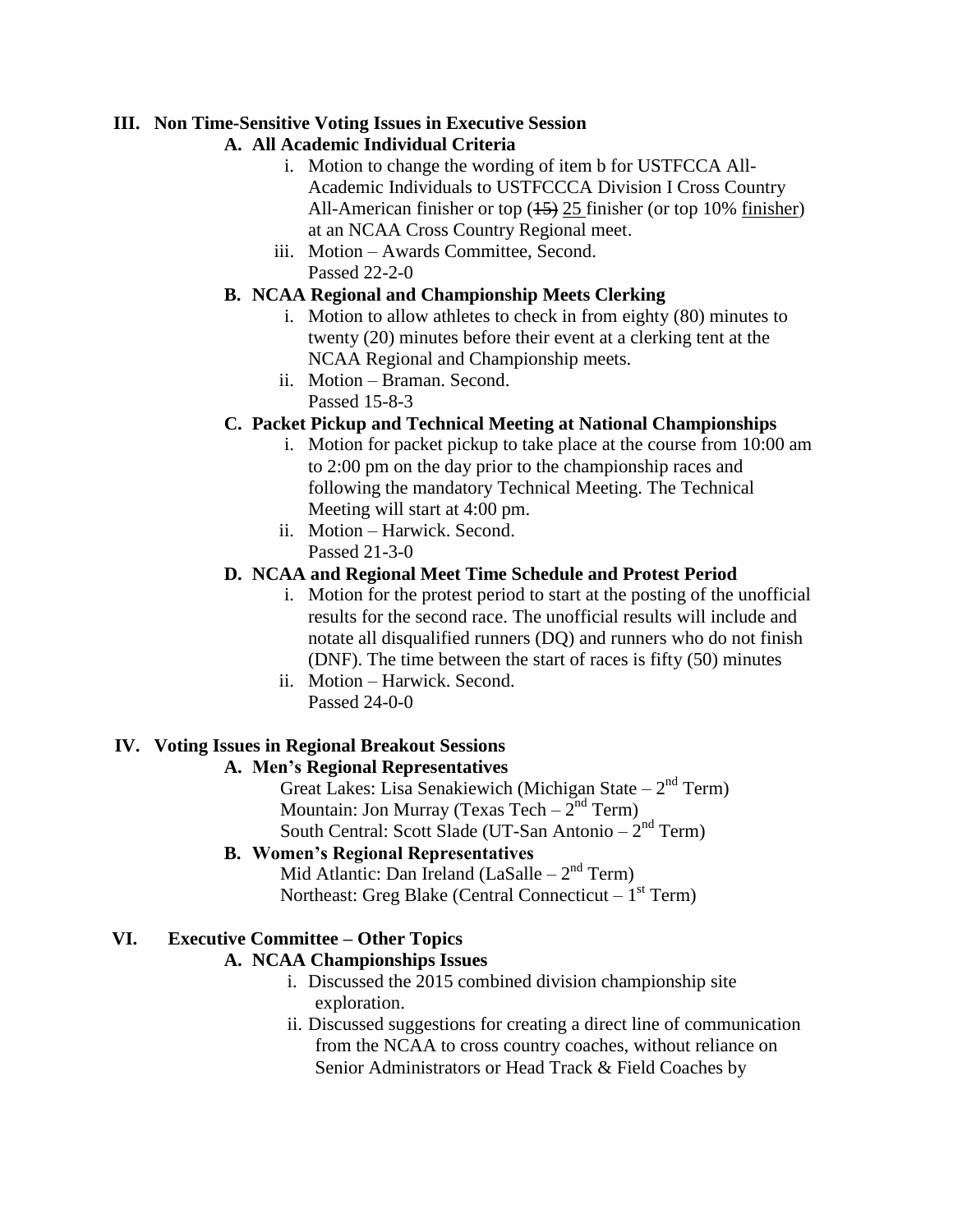requesting that information at NCAA Championships packet pickup.

### **B. NCAA Scholarship Issues**

- i. Discussed establishing an equivalency limit on the certified squad list Motion – Li. No Second
- ii. Received updates on the return to a November Early Signing Period

### **C. NCAA Committee Structure**

i. Continued the discussion expressing the desire to have a separate Cross Country Sports Committee

#### **D. Other Issues**

- i. Continued discussion of XCRPI, its validity and its implementation.
- ii. Tom Lewis presented the preliminary work of the Joint Divisional Stats Package Standardization Committee for results formatting and presentation.
- iii. Greg Hipp of the Joint Divisional Course Review Committee discussed potential liberalization of course requirements for Regional meets.
- iv. Jason Kronstat from DirectAthletics provided an update on TFRRS-XC

# **E. USTFCCCA Division I Cross Country Committee Reports**

- i. **Secretary's Report** Jones. 2012 Minutes reviewed and accepted.
- ii. **Nominations and Elections –** Braman. See I.A above
- iii. **Awards Committee** Mitchell. See III.A above. Introduced new award for excellence in communication to debut Spring, 2014.
- iv. **Law & Legislation Committee**  Jones. No report
- v. **Championships Committee –** Harwick. See III.B and III.C above
- vi. **Polls Committee** Smith. Reviewed 2013 rankings and polls

# **F. 2014 Executive Committee Conference Call Schedule**

i. February 5, April 2, June 4, August 6, September 3, October 1, November 5, December 3

# **VII. General Session – other topics**

#### **A. Presentations**

i. Jeff Schemmel of College Sports Solutions on how to make collegiate track & field/cross country more prominent

#### **Executive Committee Meetings (Sean Cleary presiding)**

12/16/13 Called to order at 8:02 am. Adjourned at 12:35 pm.

(Bell, Braman, Cleary, Connelly, Esche, Gondak, Hamer, Harwick, Haynes, Herbster,

Hesser, Houchin, Ireland, Jones, Metcalf, Mitchell, Murray, Oglivie, Parks, Rosen,

Senakiewich, Severns, Slade, Smith, Wartenburg. Guests: Jason Kronstat-

DirectAthletics, Tom Lewis-USTFCCCA, Sam Seemes-USTFCCCA)

12/17/13 Called to order at 8:06 am. Adjourned at 10:55 am.

(Bell, Braman, Cleary, Connelly, Esche, Gondak, Hamer, Harwick, Haynes, Herbster, Hesser, Houchin, Ireland, Jones, Metcalf, Mitchell, Murray, Oglivie, Parks, Senakiewich, Severns, Slade, Smith, Wartenburg. Guests: James Li-Arizona, Jeff Mylinski-NCAA, Susan Seaton-NCAA T&F/XC Sports Committee)

12/18/13 Called to order at 8:05 am. Adjourned at 9:45 am.